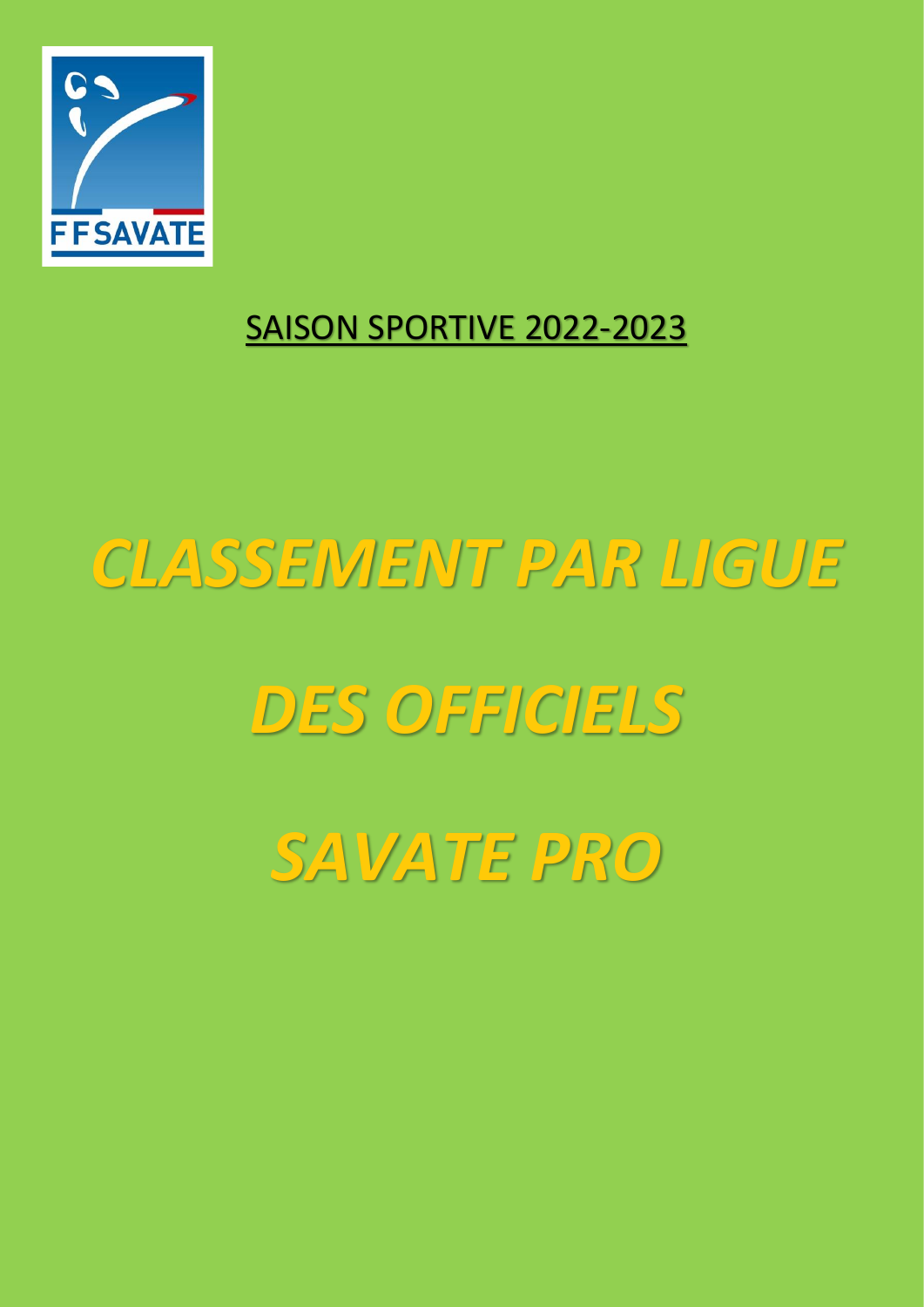| <b>LIGUE HAUT DE FRANCE</b> |                 |
|-----------------------------|-----------------|
| <b>NOM-PRENOM</b>           | <b>FONCTION</b> |
| <b>SAILLY Bertrand</b>      | J/A             |

| <b>LIGUE GRAND EST</b>   |                 |  |
|--------------------------|-----------------|--|
| <b>NOM-PRENOM</b>        | <b>FONCTION</b> |  |
| <b>BOUCEFAR Tahar</b>    | J/A             |  |
| <b>DERDOURI Nadjib</b>   | J/A             |  |
| <b>JECKER Jean-Marie</b> | J/A DO          |  |
| <b>OZKAN Abdullah</b>    | J/A             |  |

| <b>LIGUE ILE DE FRANCE</b> |                 |
|----------------------------|-----------------|
| <b>NOM-PRENOM</b>          | <b>FONCTION</b> |
| <b>DEMARET Philippe</b>    | J/A             |
| <b>GOUJAUD Dominique</b>   | J/A             |
| <b>GROLLEAU André</b>      | J/A             |
| <b>LE PREVOST Bernard</b>  |                 |
| <b>MILLET Cécile</b>       | J/A             |
| <b>POCAS Antonio</b>       | J/A DO          |
| <b>POISSON Pierre</b>      | J/A             |
| <b>RYO Muriel</b>          | J/A             |
| <b>SUIRE Florence</b>      | J/A             |
| <b>ZOUAOUI Lilas</b>       | J/A             |

| <b>LIGUE BRETAGNE</b> |                 |
|-----------------------|-----------------|
| <b>NOM-PRENOM</b>     | <b>FONCTION</b> |
| <b>BERROU Rolland</b> |                 |
| <b>JEGOU Alain</b>    | JA              |

| <b>LIGUE PAYS DE LOIRE</b> |                 |
|----------------------------|-----------------|
| <b>NOM-PRENOM</b>          | <b>FONCTION</b> |
| <b>ALIX Elodie</b>         | JA              |
| <b>BLIN Jean-Claude</b>    |                 |
| <b>GUILLARD Alain</b>      | J/A DO          |
| <b>GUILLARD Karim</b>      | J/A             |
| <b>LEBORGNE Elodie</b>     | J/A             |
| <b>MADEC Annie</b>         | J/A             |

| <b>LIGUE AURA</b>             |                 |  |
|-------------------------------|-----------------|--|
| <b>NOM-PRENOM</b>             | <b>FONCTION</b> |  |
| <b>GRANDCLAUDE Christophe</b> | J/A             |  |
| <b>MERCADIER Claude</b>       | J/A             |  |
| <b>RUDZKI Bruno</b>           | J/A DO          |  |
| <b>RICHARD Franck</b>         | J/A             |  |